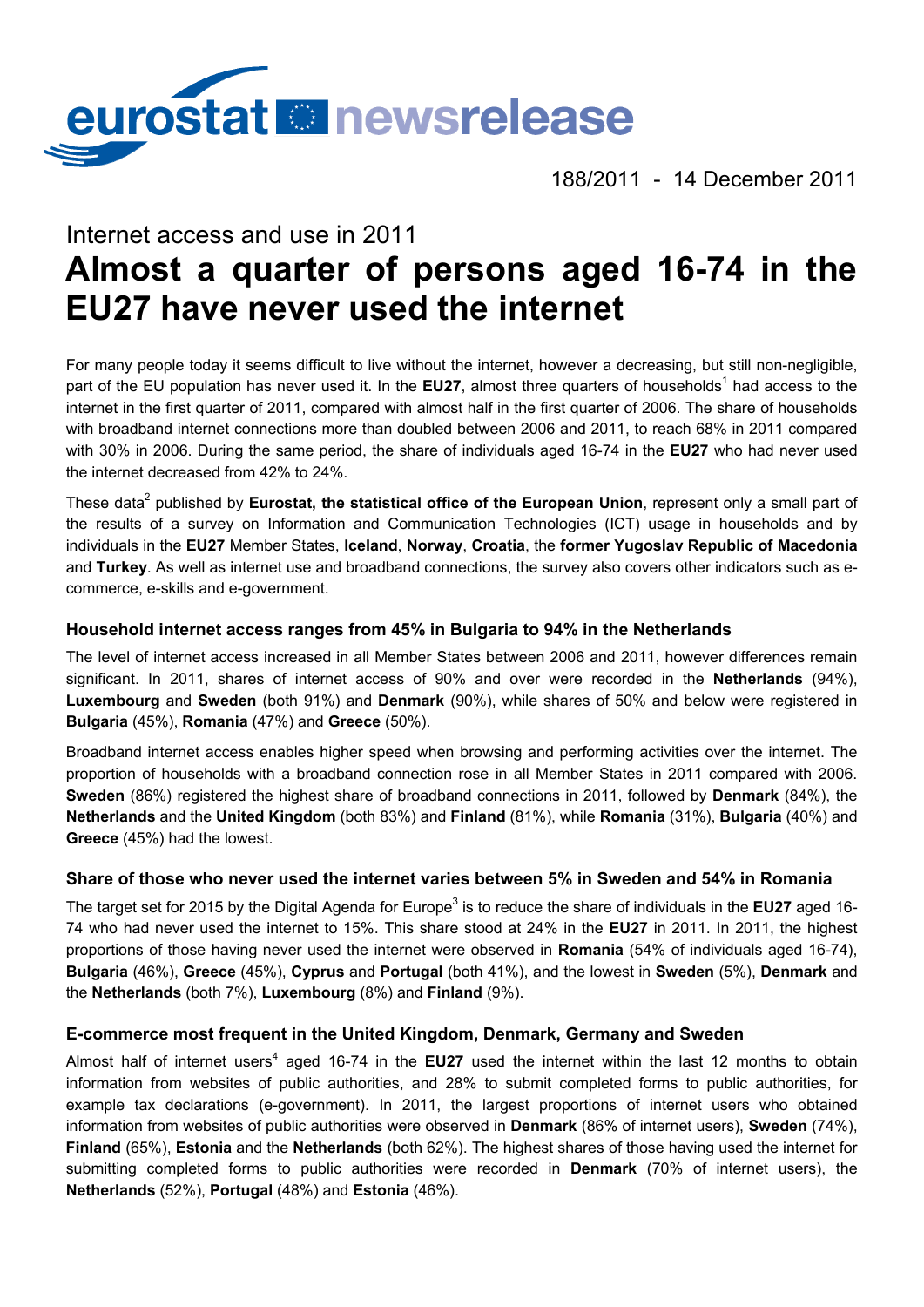In 2011, 58% of internet users in the **EU27** had ordered goods or services over the internet (e-commerce) within the last 12 months. The highest shares were observed in the **United Kingdom** (82%), **Denmark** and **Germany** (both 77%) and **Sweden** (75%).

|                                | Internet access |      | <b>Broadband connection</b> |      |
|--------------------------------|-----------------|------|-----------------------------|------|
|                                | 2006            | 2011 | 2006                        | 2011 |
| <b>EU27</b>                    | 49              | 73   | 30                          | 68   |
| <b>Belgium</b>                 | 54              | 77   | 48                          | 74   |
| <b>Bulgaria</b>                | 17              | 45   | 10                          | 40   |
| <b>Czech Republic</b>          | 29              | 67   | 17                          | 63   |
| <b>Denmark</b>                 | 79              | 90   | 63                          | 84   |
| Germany                        | 67              | 83   | 34                          | 78   |
| <b>Estonia</b>                 | 46              | 71   | 37                          | 66   |
| Ireland                        | 50              | 78   | 13                          | 65   |
| Greece                         | 23              | 50   | 4                           | 45   |
| Spain                          | 39              | 64   | 29                          | 62   |
| <b>France</b>                  | 41              | 76   | 30                          | 70   |
| Italy                          | 40              | 62   | 16                          | 52   |
| <b>Cyprus</b>                  | 37              | 57   | 12                          | 56   |
| Latvia                         | 42              | 64   | 23                          | 59   |
| Lithuania                      | 35              | 62   | 19                          | 57   |
| Luxembourg                     | 70              | 91   | 44                          | 68   |
| <b>Hungary</b>                 | 32              | 65   | 22                          | 61   |
| <b>Malta</b>                   | 53              | 75   | 41                          | 75   |
| <b>Netherlands</b>             | 80              | 94   | 66                          | 83   |
| <b>Austria</b>                 | 52              | 75   | 33                          | 72   |
| Poland                         | 36              | 67   | 22                          | 61   |
| Portugal                       | 35              | 58   | 24                          | 57   |
| Romania                        | 14              | 47   | 5                           | 31   |
| Slovenia                       | 54              | 73   | 34                          | 67   |
| Slovakia                       | 27              | 71   | 11                          | 55   |
| <b>Finland</b>                 | 65              | 84   | 53                          | 81   |
| <b>Sweden</b>                  | 77              | 91   | 51                          | 86   |
| <b>United Kingdom</b>          | 63              | 85   | 44                          | 83   |
| Iceland                        | 83              | 93   | 72                          | 93   |
| <b>Norway</b>                  | 69              | 92   | 57                          | 80   |
| Croatia*                       | 41              | 61   | 23                          | 56   |
| Former Yug. Rep. of Macedonia* | 14              | 46   | 1                           | 37   |
| Turkey*                        | 20              | 43   | 17                          | 39   |

#### **Households with internet access and broadband connections, %**

\* 2007 data instead of 2006 for Croatia and Turkey, 2010 data instead of 2011 for the former Yugoslav Republic of Macedonia.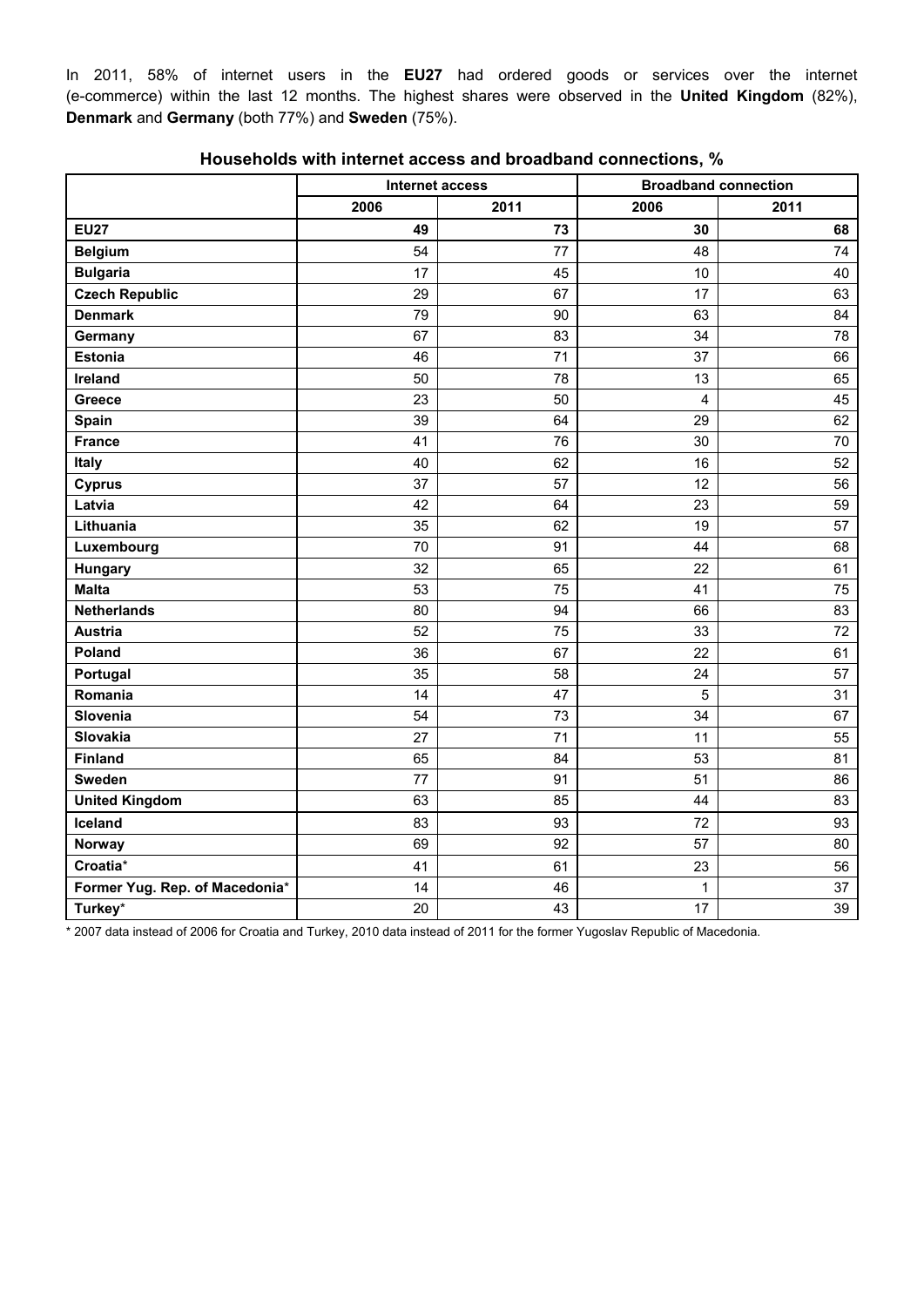#### **Individuals aged 16-74 who have never used the internet, and use of e-government and e-commerce by internet users in the last 12 months, 2011**

|                                  | % of individuals aged 16-74 who<br>have never used the internet |                         | % of internet users having used internet in the last 12<br>months for: |                                                                    |                                                  |
|----------------------------------|-----------------------------------------------------------------|-------------------------|------------------------------------------------------------------------|--------------------------------------------------------------------|--------------------------------------------------|
|                                  | 2006                                                            | 2011                    | obtaining<br>information from<br>websites of public<br>authorities     | submitting<br>completed official<br>forms to public<br>authorities | ordering goods or<br>services for private<br>use |
| <b>EU27</b>                      | 42                                                              | 24                      | 48                                                                     | 28                                                                 | 58                                               |
| <b>Belgium</b>                   | 34                                                              | 14                      | u                                                                      | u                                                                  | 53                                               |
| <b>Bulgaria</b>                  | 71                                                              | 46                      | 40                                                                     | 20                                                                 | 13                                               |
| <b>Czech Republic</b>            | 49                                                              | 24                      | 37                                                                     | 45                                                                 | 41                                               |
| <b>Denmark</b>                   | 10                                                              | $\overline{7}$          | 86                                                                     | 70                                                                 | 77                                               |
| Germany                          | 26                                                              | 16                      | 59                                                                     | 19                                                                 | 77                                               |
| <b>Estonia</b>                   | 34                                                              | 20                      | 62                                                                     | 46                                                                 | 27                                               |
| Ireland                          | 42                                                              | 21                      | 47                                                                     | 45                                                                 | 56                                               |
| Greece                           | 65                                                              | 45                      | 42                                                                     | 24                                                                 | 33                                               |
| Spain                            | 47                                                              | 29                      | 54                                                                     | 25                                                                 | 39                                               |
| <b>France</b>                    | 46                                                              | 18                      | 56                                                                     | 45                                                                 | 67                                               |
| Italy                            | 59                                                              | 39                      | 36                                                                     | 13                                                                 | 27                                               |
| <b>Cyprus</b>                    | 62                                                              | 41                      | 48                                                                     | 23                                                                 | 36                                               |
| Latvia                           | 45                                                              | 27                      | 57                                                                     | 30                                                                 | 27                                               |
| Lithuania                        | 54                                                              | 33                      | 41                                                                     | 37                                                                 | 25                                               |
| Luxembourg                       | 27                                                              | 8                       | 43                                                                     | 28                                                                 | 71                                               |
| Hungary                          | 52                                                              | 28                      | 52                                                                     | 25                                                                 | 32                                               |
| <b>Malta</b>                     | 58                                                              | 30                      | 41                                                                     | 23                                                                 | 65                                               |
| <b>Netherlands</b>               | 16                                                              | $\overline{7}$          | 62                                                                     | 52                                                                 | 74                                               |
| Austria                          | 34                                                              | 18                      | 55                                                                     | 31                                                                 | 56                                               |
| Poland                           | 52                                                              | 33                      | 32                                                                     | 14                                                                 | 46                                               |
| Portugal                         | 60                                                              | 41                      | 57                                                                     | 48                                                                 | 31                                               |
| Romania                          | 74                                                              | 54                      | 15                                                                     | 8                                                                  | 13                                               |
| Slovenia                         | 43                                                              | 29                      | 61                                                                     | 20                                                                 | 45                                               |
| Slovakia                         | 41                                                              | 20                      | 53                                                                     | 14                                                                 | 48                                               |
| <b>Finland</b>                   | 18                                                              | 9                       | 65                                                                     | 45                                                                 | 69                                               |
| <b>Sweden</b>                    | 10 <sup>°</sup>                                                 | 5                       | 74                                                                     | 44                                                                 | 75                                               |
| <b>United Kingdom</b>            | 29                                                              | 11                      | 32                                                                     | 27                                                                 | 82                                               |
| Iceland                          | 9                                                               | $\overline{\mathbf{4}}$ | 71                                                                     | 74                                                                 | 51                                               |
| Norway                           | 17                                                              | 5                       | 76                                                                     | 56                                                                 | 78                                               |
| Croatia                          | t                                                               | 39                      | 21                                                                     | 10 <sup>°</sup>                                                    | 29                                               |
| Former Yug. Rep.<br>of Macedonia | 69                                                              | ÷                       | ÷                                                                      | $\ddot{\cdot}$                                                     |                                                  |
| <b>Turkey</b>                    | ł,                                                              | 55                      | 36                                                                     | 13                                                                 | 17                                               |

: Data not available

u Data not reliable due to item non response

- 1. The survey covered households with at least one person aged 16-74, and individuals aged 16-74. The main reference period was the first quarter of 2011. Households were asked about internet access by any member of the household at home. Individuals were asked about frequency of internet use and about activities they had carried out on the internet in the last three months prior to the survey for private purposes, or in the last twelve months for e-government and e-commerce activities, at home or at any other location.
- 2. **Eurostat**, Statistics in Focus 66/2011 "**Internet use in households and by individuals in 2011**", available free of charge in pdf format on the Eurostat web site. The full set of data can be found in the dedicated section: **<http://ec.europa.eu/eurostat/ict>** under "Data".
- 3. Digital Agenda for Europe: [http://ec.europa.eu/information\\_society/digital-agenda/index\\_en.htm](http://ec.europa.eu/information_society/digital-agenda/index_en.htm)
- 4. Internet user: having used the internet in the last 12 months.